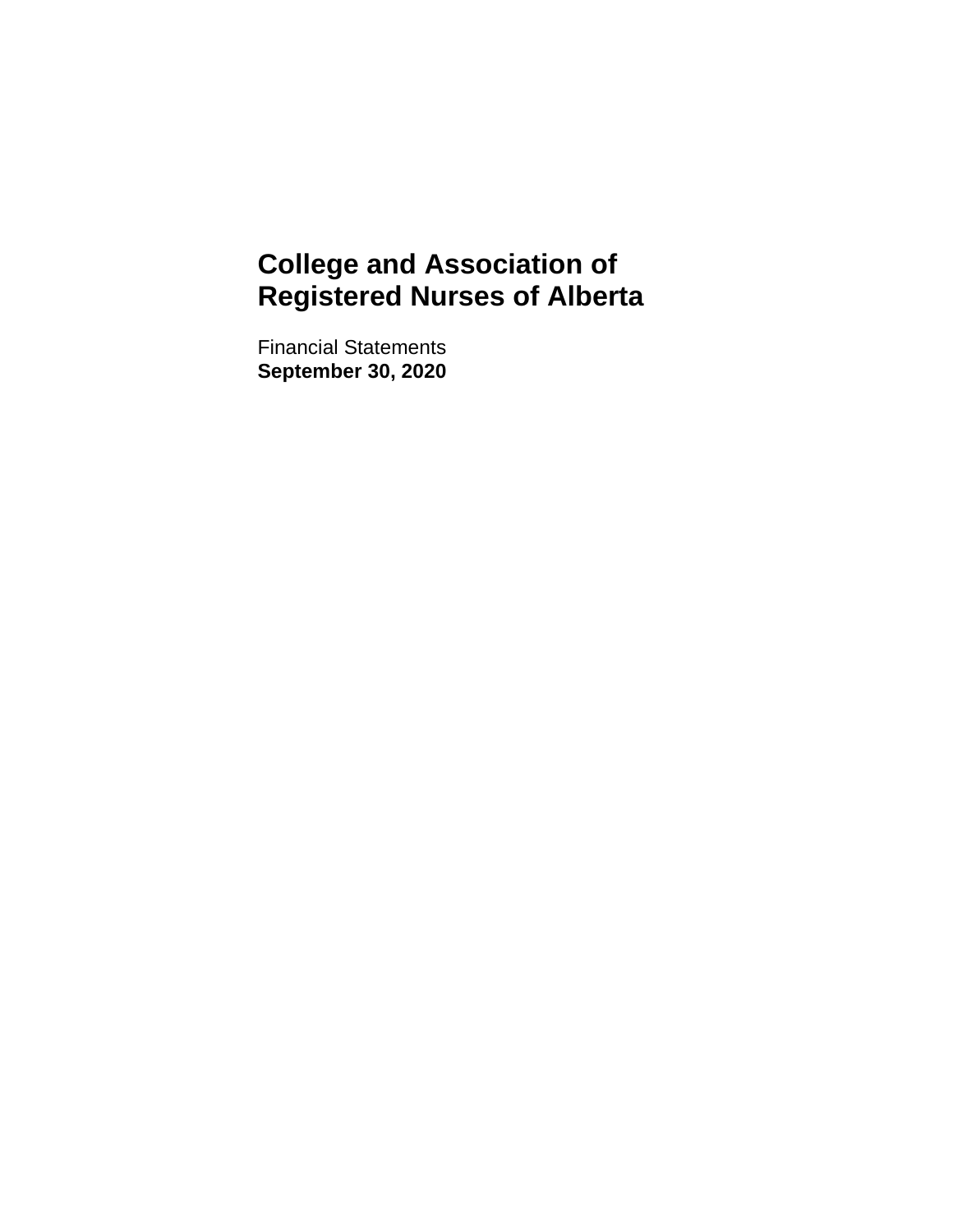

# *Independent auditor's report*

To the Members of College and Association of Registered Nurses of Alberta

## *Our opinion*

In our opinion, the accompanying financial statements present fairly, in all material respects, the financial position of College and Association of Registered Nurses of Alberta (the Entity) as at September 30, 2020 and the results of its operations and its cash flows for the year then ended in accordance with Canadian accounting standards for not-for-profit organizations.

#### **What we have audited**

The Entity's financial statements comprise:

- the statement of financial position as at September 30, 2020;
- the statement of operations for the year then ended;
- the statement of changes in net assets for the year then ended;
- the statement of cash flows for the year then ended; and
- the notes to the financial statements, which include a summary of significant accounting policies.

## *Basis for opinion*

We conducted our audit in accordance with Canadian generally accepted auditing standards. Our responsibilities under those standards are further described in the *Auditor's responsibilities for the audit of the financial statements* section of our report.

We believe that the audit evidence we have obtained is sufficient and appropriate to provide a basis for our opinion.

#### **Independence**

We are independent of the Entity in accordance with the ethical requirements that are relevant to our audit of the financial statements in Canada. We have fulfilled our other ethical responsibilities in accordance with these requirements.

## *Responsibilities of management and those charged with governance for the financial statements*

Management is responsible for the preparation and fair presentation of the financial statements in accordance with Canadian accounting standards for not-for-profit organizations, and for such internal control as management determines is necessary to enable the preparation of financial statements that are free from material misstatement, whether due to fraud or error.

*PricewaterhouseCoopers LLP Stantec Tower, 10220 103 Avenue NW, Suite 2200, Edmonton, Alberta, Canada T5J 0K4 T: +1 780 441 6700, F: +1 780 441 6776*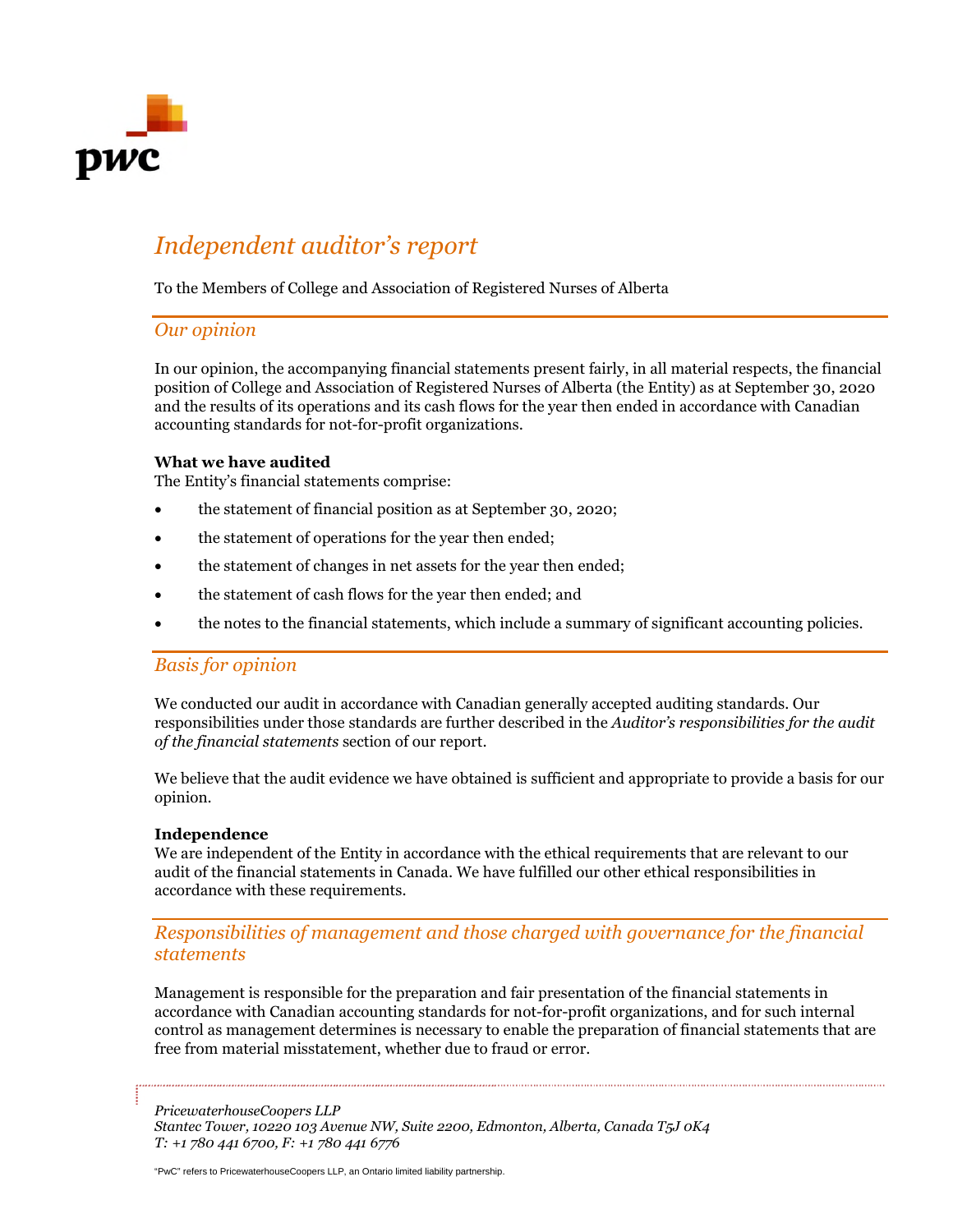

In preparing the financial statements, management is responsible for assessing the Entity's ability to continue as a going concern, disclosing, as applicable, matters related to going concern and using the going concern basis of accounting unless management either intends to liquidate the Entity or to cease operations, or has no realistic alternative but to do so.

Those charged with governance are responsible for overseeing the Entity's financial reporting process.

## *Auditor's responsibilities for the audit of the financial statements*

Our objectives are to obtain reasonable assurance about whether the financial statements as a whole are free from material misstatement, whether due to fraud or error, and to issue an auditor's report that includes our opinion. Reasonable assurance is a high level of assurance, but is not a guarantee that an audit conducted in accordance with Canadian generally accepted auditing standards will always detect a material misstatement when it exists. Misstatements can arise from fraud or error and are considered material if, individually or in the aggregate, they could reasonably be expected to influence the economic decisions of users taken on the basis of these financial statements.

As part of an audit in accordance with Canadian generally accepted auditing standards, we exercise professional judgment and maintain professional skepticism throughout the audit. We also:

- Identify and assess the risks of material misstatement of the financial statements, whether due to fraud or error, design and perform audit procedures responsive to those risks, and obtain audit evidence that is sufficient and appropriate to provide a basis for our opinion. The risk of not detecting a material misstatement resulting from fraud is higher than for one resulting from error, as fraud may involve collusion, forgery, intentional omissions, misrepresentations, or the override of internal control.
- Obtain an understanding of internal control relevant to the audit in order to design audit procedures that are appropriate in the circumstances, but not for the purpose of expressing an opinion on the effectiveness of the Entity's internal control.
- Evaluate the appropriateness of accounting policies used and the reasonableness of accounting estimates and related disclosures made by management.
- Conclude on the appropriateness of management's use of the going concern basis of accounting and, based on the audit evidence obtained, whether a material uncertainty exists related to events or conditions that may cast significant doubt on the Entity's ability to continue as a going concern. If we conclude that a material uncertainty exists, we are required to draw attention in our auditor's report to the related disclosures in the financial statements or, if such disclosures are inadequate, to modify our opinion. Our conclusions are based on the audit evidence obtained up to the date of our auditor's report. However, future events or conditions may cause the Entity to cease to continue as a going concern.
- Evaluate the overall presentation, structure and content of the financial statements, including the disclosures, and whether the financial statements represent the underlying transactions and events in a manner that achieves fair presentation.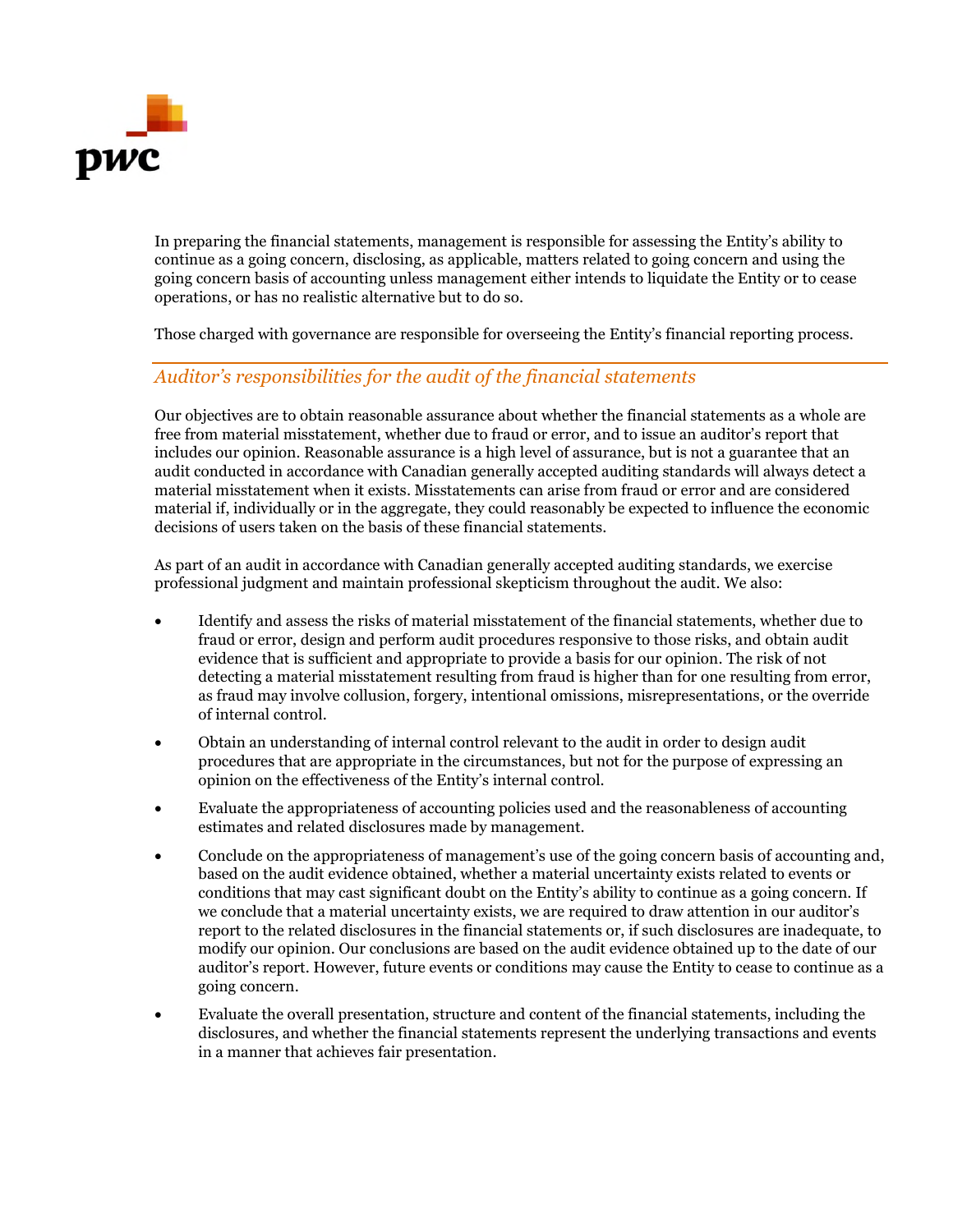

We communicate with those charged with governance regarding, among other matters, the planned scope and timing of the audit and significant audit findings, including any significant deficiencies in internal control that we identify during our audit.

Pricewaterhouse Coopers LLP

Chartered Professional Accountants

Edmonton, Alberta December 11, 2020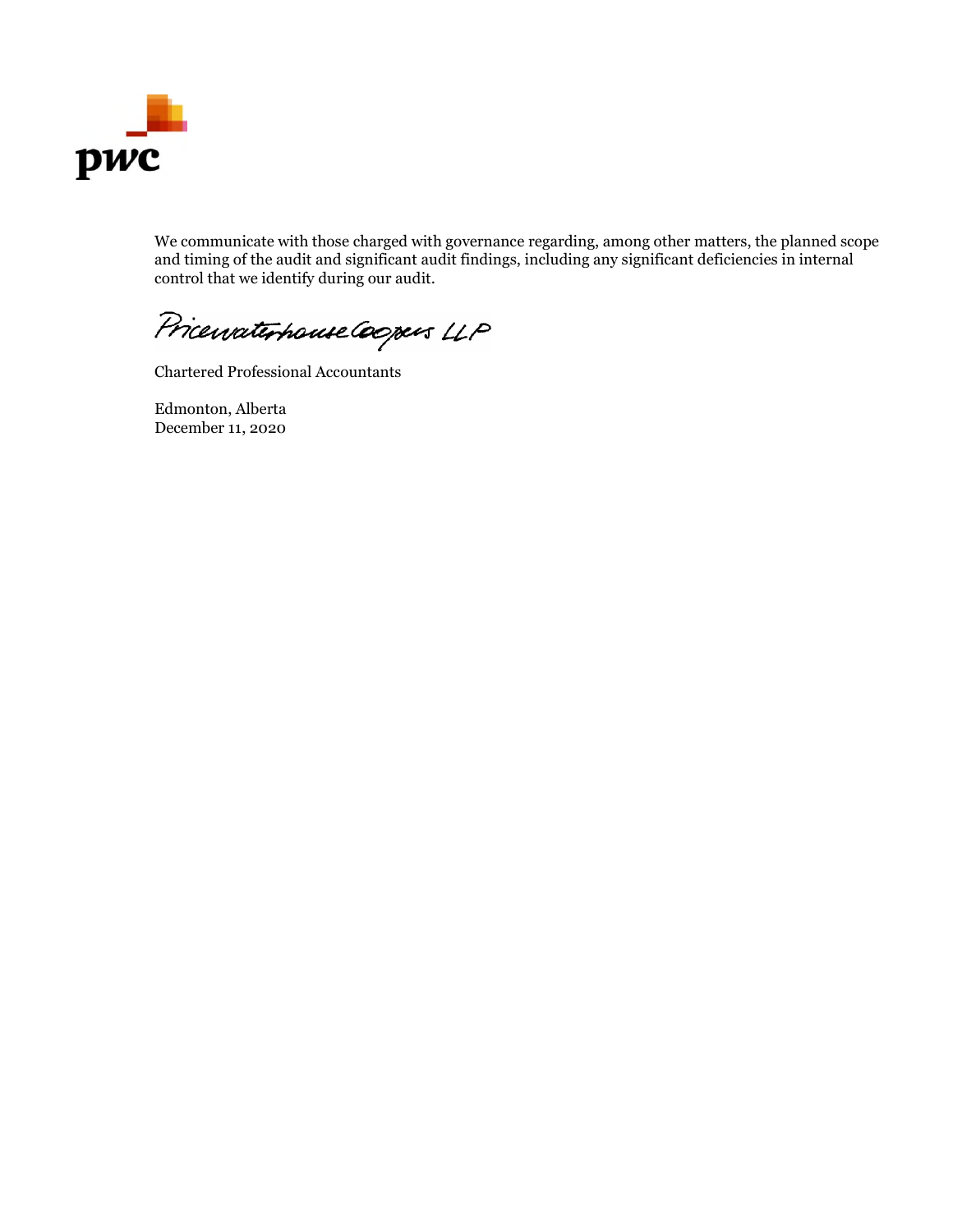Statement of Financial Position **As at September 30, 2020**

|                                                                                                                                                                                                               | 2020                                                     | 2019<br>5                                                 |
|---------------------------------------------------------------------------------------------------------------------------------------------------------------------------------------------------------------|----------------------------------------------------------|-----------------------------------------------------------|
| <b>Assets</b>                                                                                                                                                                                                 |                                                          |                                                           |
| <b>Current assets</b><br>Cash and cash equivalents (note 3)<br>Accounts receivable<br>Prepaid expenses (note 4)<br>Assets held for sale (note 6)                                                              | 31,876,912<br>51,434<br>1,221,582<br>1,099,453           | 31,031,896<br>62,327<br>1,408,153                         |
|                                                                                                                                                                                                               | 34,249,381                                               | 32,502,376                                                |
| <b>Investments</b> (note 5)                                                                                                                                                                                   | 7,502,146                                                | 7,029,531                                                 |
| <b>Capital assets (note 6)</b>                                                                                                                                                                                | 10,945,338                                               | 12,033,274                                                |
| <b>Employee future benefits (note 7)</b>                                                                                                                                                                      | 9,767,000                                                | 3,768,200                                                 |
|                                                                                                                                                                                                               | 62,463,865                                               | 55,333,381                                                |
| <b>Liabilities</b>                                                                                                                                                                                            |                                                          |                                                           |
| <b>Current liabilities</b><br>Accounts payable and accrued liabilities<br>Accrued vacation and payroll related payables<br>Deferred registration fee revenue<br>Deferred grants<br>Debt obligations (note 10) | 1,222,061<br>774,320<br>23,002,532<br>7,454<br>3,025,315 | 1,025,398<br>670,066<br>23,369,912<br>22,086<br>2,341,099 |
| <b>Long-term liabilities</b><br>Debt obligations (note 10)<br>Deferred contributions relating to capital assets (note 8)                                                                                      | 28,031,682<br>4,956,359<br>3,596,638                     | 27,428,561<br>5,577,949<br>3,641,107                      |
|                                                                                                                                                                                                               | 36,584,679                                               | 36,647,617                                                |
| <b>Net Assets</b>                                                                                                                                                                                             |                                                          |                                                           |
| Invested in capital assets                                                                                                                                                                                    | 2,695,538                                                | 2,985,802                                                 |
| Internally restricted fund (note 9)                                                                                                                                                                           | 1,000,000                                                |                                                           |
| <b>Unrestricted fund</b>                                                                                                                                                                                      | 22,183,648                                               | 15,699,962                                                |
|                                                                                                                                                                                                               | 25,879,186                                               | 18,685,764                                                |
| <b>Approved by the Council</b>                                                                                                                                                                                | 62,463,865                                               | 55,333,381                                                |
| Member                                                                                                                                                                                                        |                                                          | Member                                                    |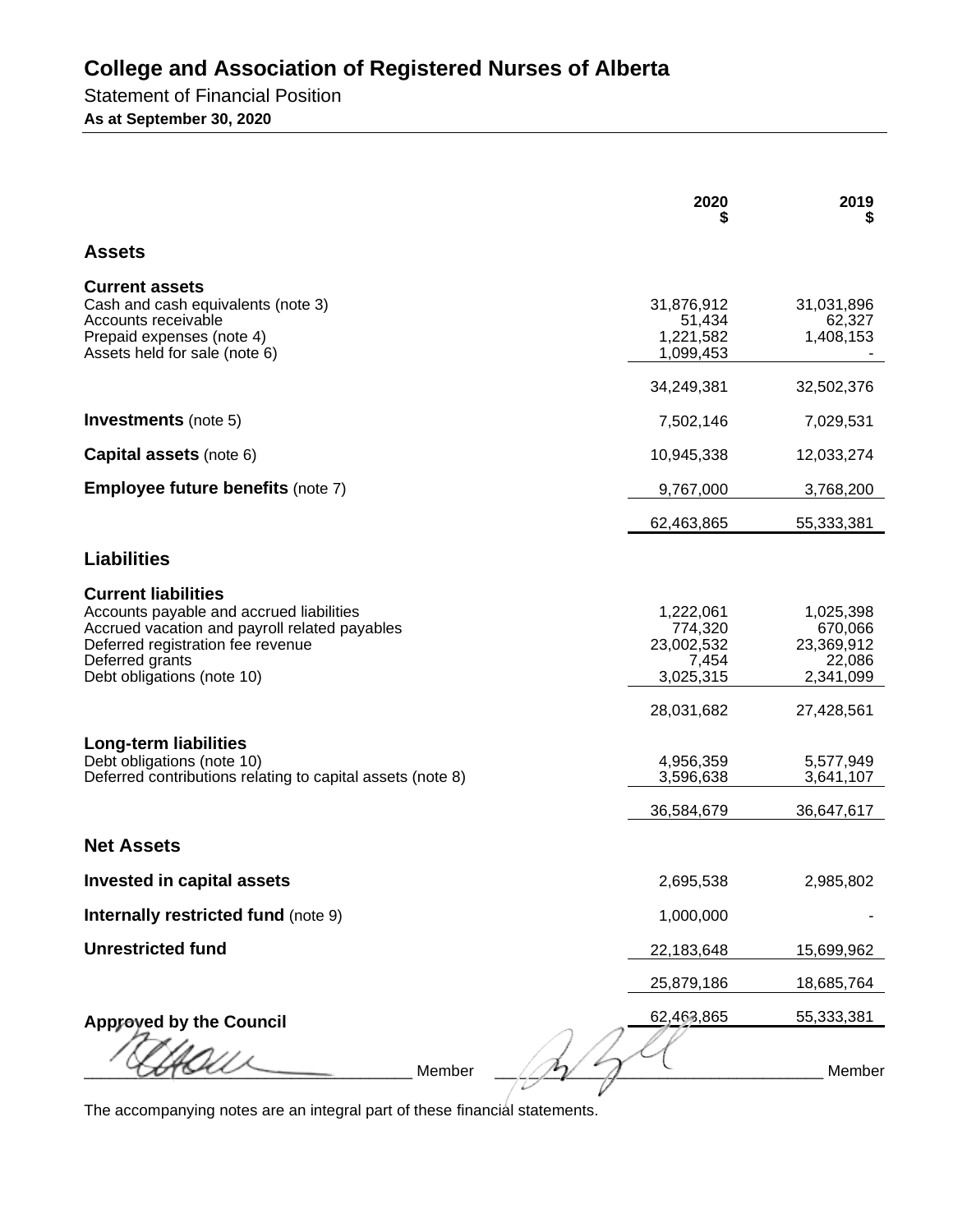# Statement of Operations

**For the year ended September 30, 2020** 

|                                                                                                                                                                                                                                                                                  | 2020                                                                                           | 2019<br>5<br>$(restated -$<br>note $12$ )                                                                |
|----------------------------------------------------------------------------------------------------------------------------------------------------------------------------------------------------------------------------------------------------------------------------------|------------------------------------------------------------------------------------------------|----------------------------------------------------------------------------------------------------------|
| Revenue<br><b>Registration fees</b><br>CNA affiliate fee<br><b>CNPS</b> fees<br>Investment income (note 5)<br>Other fees<br>Amortization of deferred capital contributions (note 8)<br>Sundry<br>Grants<br>Award gala dinner and conference                                      | 23,804,985<br>(2,378,239)<br>(1,617,051)<br>733,403<br>647,041<br>605,064<br>561,253<br>14,632 | 22,935,155<br>(2,262,808)<br>(1,825,160)<br>935,937<br>780,456<br>477,247<br>272,465<br>19,414<br>78,612 |
|                                                                                                                                                                                                                                                                                  | 22,371,088                                                                                     | 21,411,318                                                                                               |
| <b>Expenses</b> (schedule)<br>Corporate services<br>Registration and conduct<br>Professional practice support<br>Human resources and communications<br>Executive office<br>Amortization<br>Governance<br>Contribution to ARNET (note 9)<br>Loss on disposition of capital assets | 7,075,654<br>6,721,540<br>2,980,870<br>1,225,755<br>1,161,631<br>832,702<br>443.459<br>370,155 | 7,212,933<br>6,405,067<br>2,871,901<br>1,827,855<br>1,106,509<br>656,798<br>434,304<br>737.969<br>2,029  |
|                                                                                                                                                                                                                                                                                  | 20,811,766                                                                                     | 21,255,365                                                                                               |
| Excess of revenue over expenses for the year                                                                                                                                                                                                                                     | 1,559,322                                                                                      | 155,953                                                                                                  |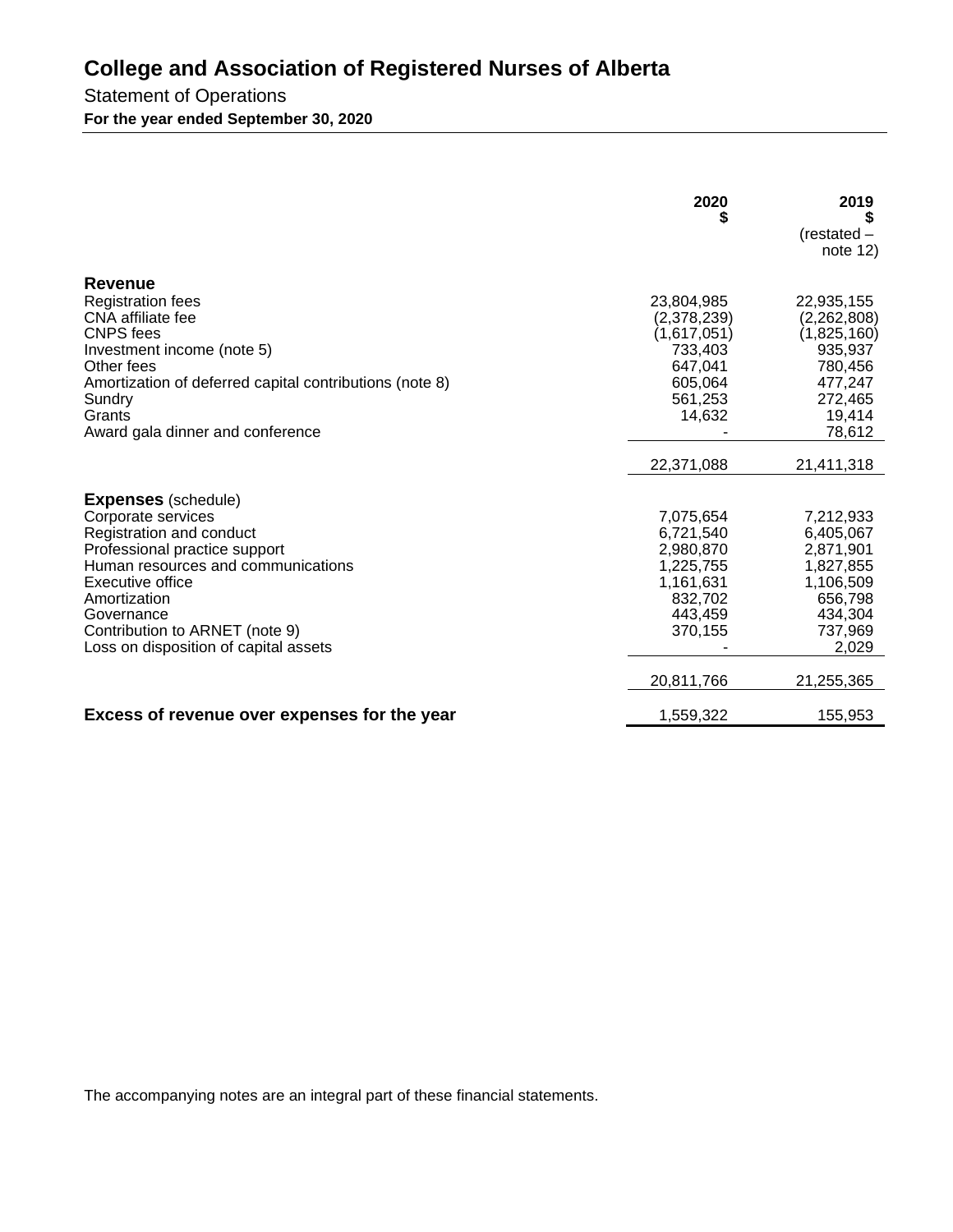Statement of Changes in Net Assets

**For the year ended September 30, 2020** 

|                                                                                                                                                                                         |                                       |                                              |                                                  | 2020                   | 2019                 |
|-----------------------------------------------------------------------------------------------------------------------------------------------------------------------------------------|---------------------------------------|----------------------------------------------|--------------------------------------------------|------------------------|----------------------|
|                                                                                                                                                                                         | Invested<br>in capital<br>assets<br>S | <b>Internally</b><br>restricted<br>fund<br>S | Unrestricted<br>C                                | Total<br>S             | <b>Total</b>         |
| Net assets – Beginning of year                                                                                                                                                          | 2,985,802                             |                                              | 15,699,962                                       | 18,685,764             | 17,251,211           |
| Excess of revenue over expenses for<br>the year<br>Investment in capital assets - net<br>Internal restriction (note 9)<br>Remeasurements and other items of<br>employee future benefits | (290, 264)                            | 1,000,000                                    | 1,559,322<br>290.264<br>(1,000,000)<br>5,634,100 | 1,559,322<br>5.634.100 | 155,953<br>1,278,600 |
| Net assets – End of year                                                                                                                                                                | 2,695,538                             | 1,000,000                                    | 22,183,648                                       | 25,879,186             | 18,685,764           |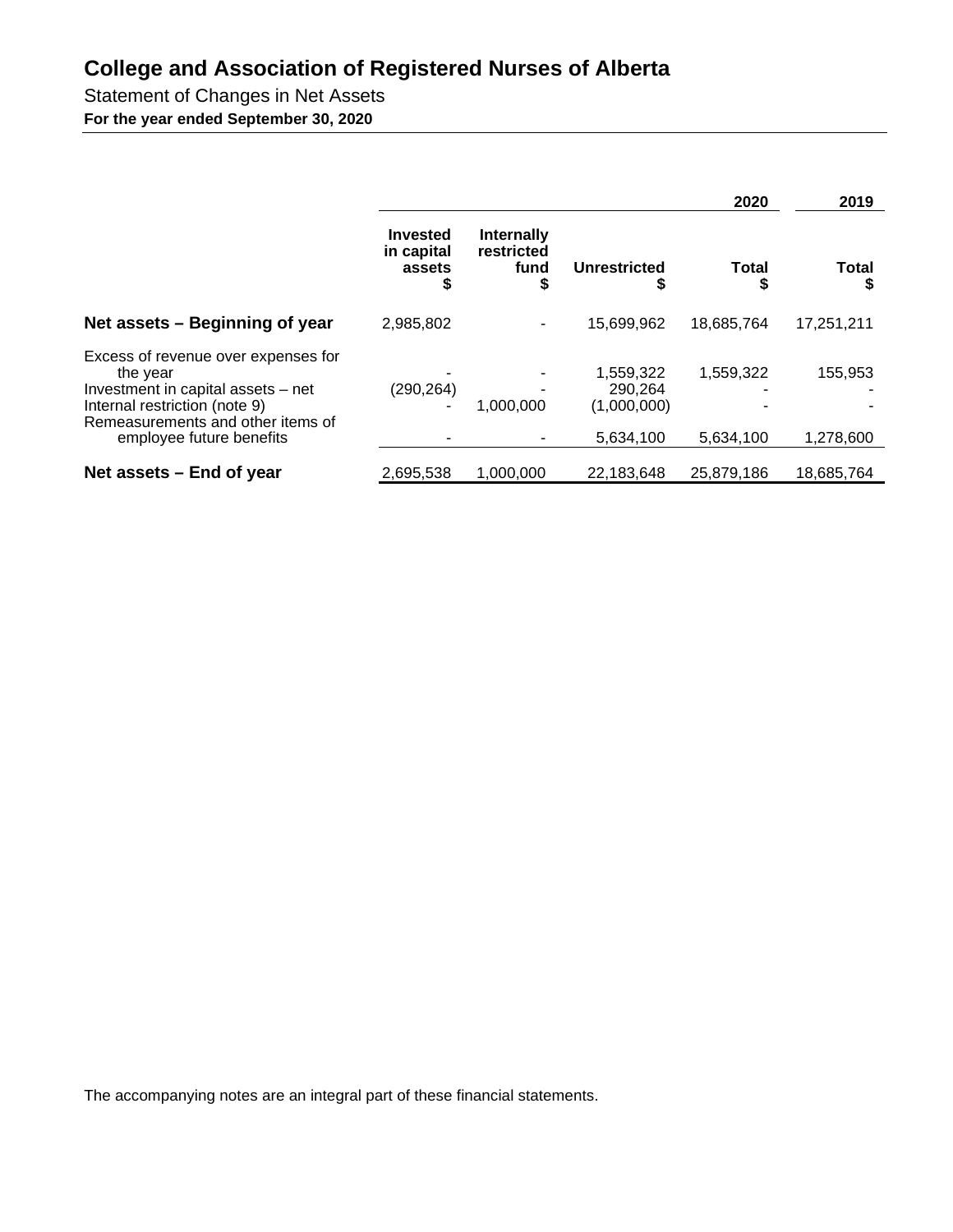Statement of Cash Flows **For the year ended September 30, 2020** 

|                                                                                                                                                                                | 2020<br>æ.                                                      | 2019<br>P<br>$(restated -$<br>note $12$ )                        |
|--------------------------------------------------------------------------------------------------------------------------------------------------------------------------------|-----------------------------------------------------------------|------------------------------------------------------------------|
| Cash provided by (used in)                                                                                                                                                     |                                                                 |                                                                  |
| <b>Operating activities</b><br><b>Registration fees</b><br>Investment income<br>Other income<br>Cash paid to suppliers and employees<br>Interest paid on debt obligations      | 23,490,475<br>489,904<br>1,166,317<br>(23,530,138)<br>(296,751) | 24,205,720<br>590,877<br>840,324<br>(24, 419, 600)<br>(311, 540) |
|                                                                                                                                                                                | 1,319,807                                                       | 905,781                                                          |
| <b>Investing activities</b><br>Proceeds on sale of investments<br>Purchase of investments<br>Purchase of capital assets                                                        | 1,951,902<br>(2,205,695)<br>(844, 219)<br>(1,098,012)           | 3,914,616<br>(4, 189, 963)<br>(1,470,549)<br>(1,745,896)         |
| <b>Financing activities</b><br>Proceeds from debt obligations<br>Externally restricted contributions for purchase of capital assets (note 8)<br>Repayments of debt obligations | 2,857,441<br>560.595<br>(2,794,815)<br>623,221                  | 1,370,546<br>584,975<br>(196,115)<br>1,759,406                   |
| Increase in cash and cash equivalents during the year                                                                                                                          | 845,016                                                         | 919,291                                                          |
| Cash and cash equivalents – Beginning of year                                                                                                                                  | 31,031,896                                                      | 30,112,605                                                       |
| Cash and cash equivalents $-$ End of year (note 3)                                                                                                                             | 31,876,912                                                      | 31,031,896                                                       |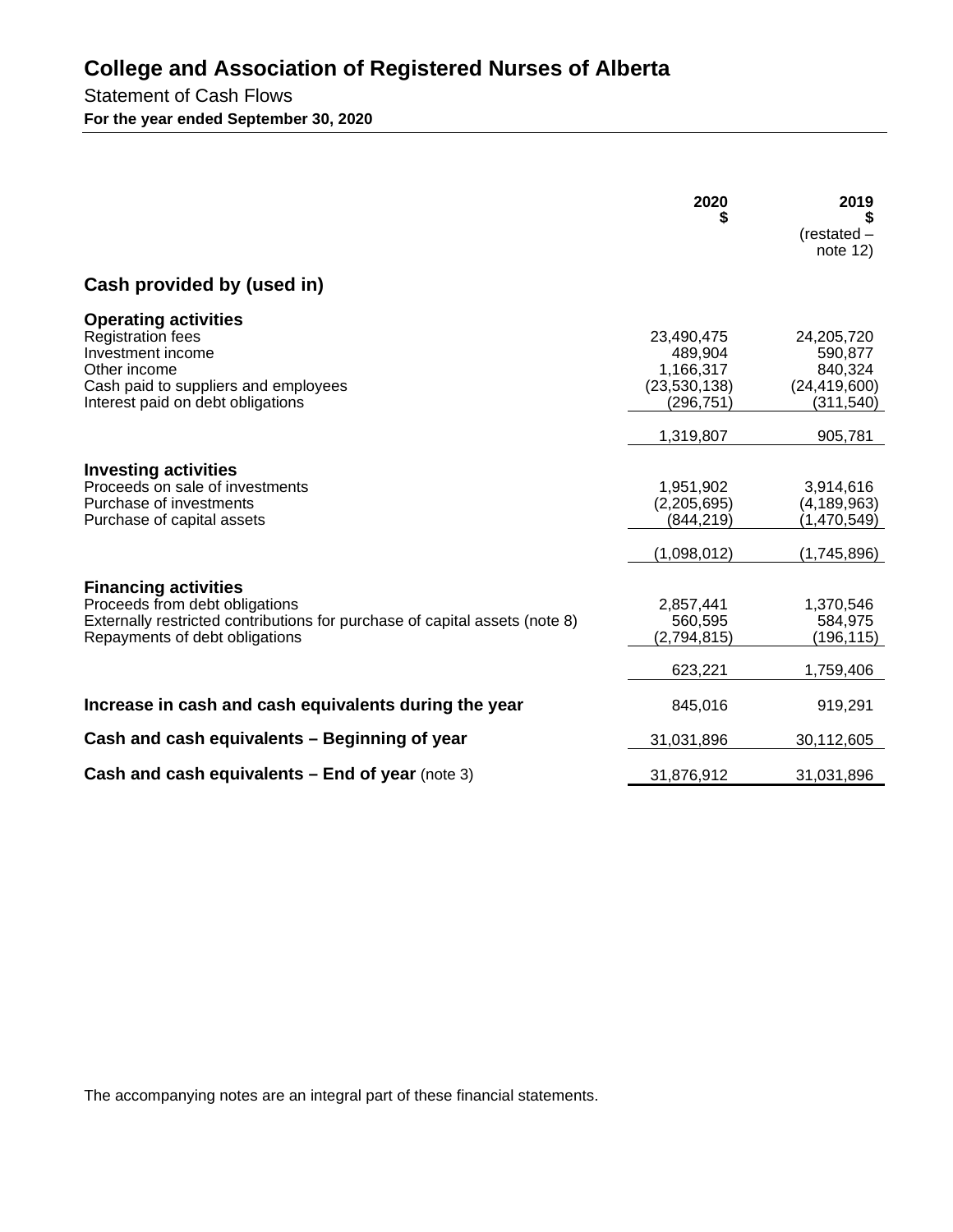### **1 Purpose of organization**

College and Association of Registered Nurses of Alberta (CARNA) is responsible for protecting the public through safe, competent and ethical nursing practices. On August 19, 2020, CARNA Provincial Council voted unanimously to move to a single mandate regulatory organization with a commitment to develop and grow a new association. CARNA, incorporated under the Health Professions Act (RSA 2000), is a not-for-profit organization within the meaning of the Income Tax Act (Canada) and is exempt from income taxes.

#### **2 Summary of significant accounting policies**

These financial statements have been prepared in accordance with Canadian accounting standards for not-forprofit organizations (ASNPO). Significant accounting policies observed in the preparation of the financial statements are summarized below.

#### **Measurement uncertainty**

The precise determination of certain assets and liabilities is dependent on future events, and the preparation of financial statements for a year necessarily involves identification of assets and liabilities that are subject to estimates and approximations. Actual results could differ from those estimates. Significant estimates include providing for amortization of capital assets and employee future benefits.

#### **Investments**

CARNA's investments consist of fixed income and equity based instruments held primarily for trading purposes. The investment portfolios, managed by a third party investment manager, are subject to an investment policy set by management and reviewed by the Finance and Audit Committee. CARNA's primary investment objective is to maximize returns within a low to medium level of risk, with medium liquidity.

Investments are recorded at fair value on the latest closing bid price. This accounting treatment results in unrealized changes in the market value of the investment portfolio being reported as a component of fair value changes reported on the statement of operations. The current year includes an unrealized gain of \$203,514 (2019 – \$306,591) resulting from net unrealized portfolio gains and losses that have occurred during the year.

The purchase and sale of investments are recognized on the settlement date.

#### **Cash and cash equivalents**

Cash and cash equivalents comprise interest bearing deposits held with Canadian chartered banks and cash funds with maturities of three months or less from the date of inception.

#### **Capital assets**

Capital assets are recorded at cost less accumulated amortization and any provision for impairment. The cost of capital assets made up of significant separable component parts is allocated to the component parts when practicable and when estimates can be made of the useful lives of the separate components.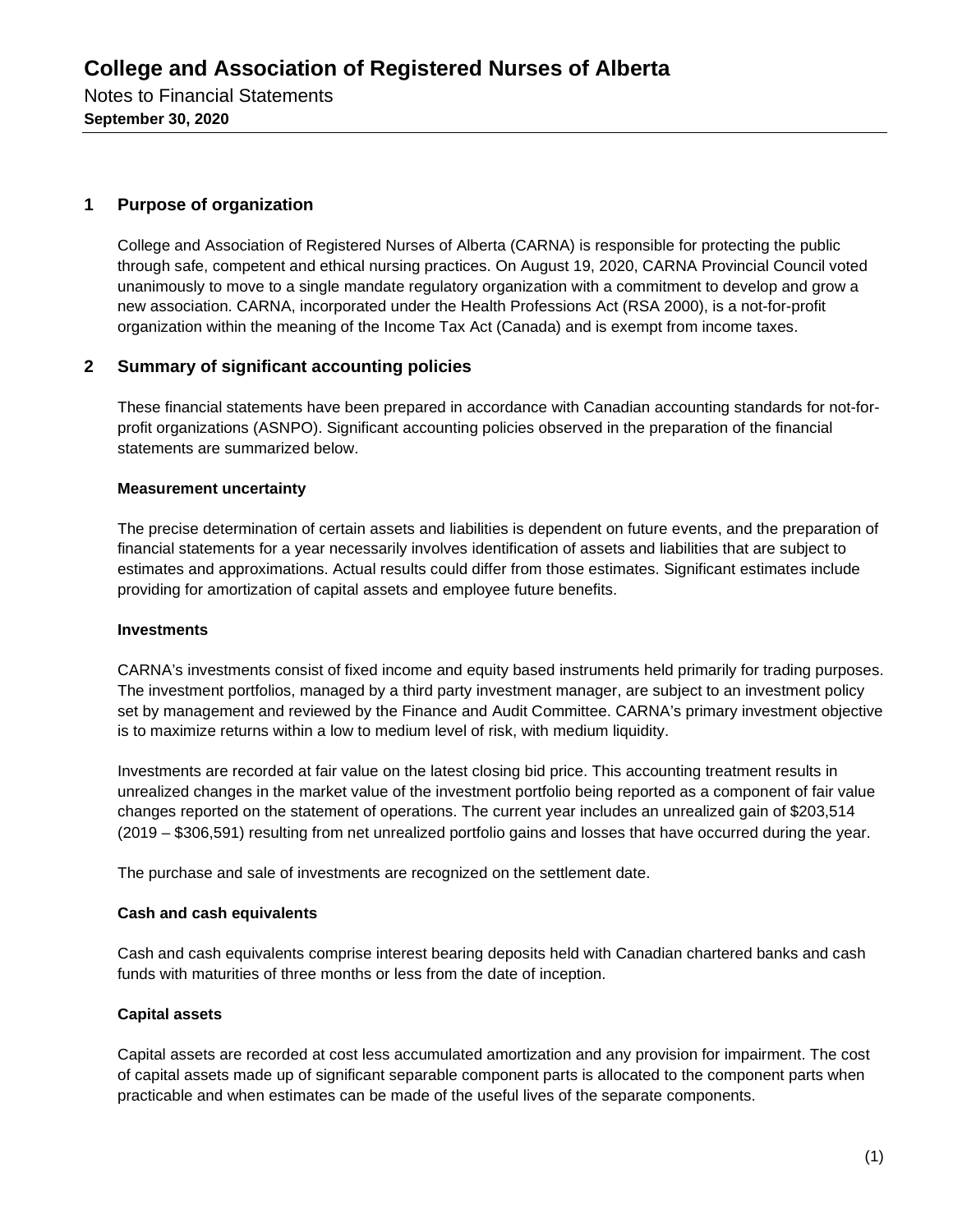> Capital assets are tested for impairment when conditions indicate that a capital asset no longer contributes to CARNA's ability to provide goods and services, or that the value of future economic benefits or service potential associated with the capital asset is less than its net carrying amount. When conditions indicate that a capital asset is impaired, the net carrying amount of the capital asset is written down to the asset's fair value or replacement cost. The writedowns of capital assets are recognized as expenses in the statement of operations. Writedowns are not subsequently reversed.

Amortization is provided on a straight-line basis at the following annual rates:

| <b>Buildings</b>        | $31/3\%$                 |
|-------------------------|--------------------------|
| Building Improvement    | $10\% - 20\%$            |
| Furniture and equipment | $10\% - 33\frac{1}{3}\%$ |

Capital assets acquired during the year are not amortized until they are placed into use. The cost and accumulated amortization for fully amortized capital assets are removed from the movement schedule (note 6), though the assets remain in use.

## **Employee future benefits**

CARNA has a defined benefit pension plan (the plan) for all permanent employees.

CARNA recognizes its defined benefit obligation as the employees render services giving them the right to earn the pension benefit. The defined benefit obligation at the statement of financial position date is determined using the most recent actuarial valuation report prepared for funding purposes. The measurement date of the plan assets and the defined benefit obligation is CARNA's statement of financial position date.

In its year-end statement of financial position, CARNA recognizes the defined benefit obligation, less the fair value of the plan assets, adjusted for any valuation allowance in the case of a net defined benefit asset. The plan cost for the year is recognized in the statement of operations.

Remeasurements and other items comprise the aggregate of the following: the difference between the actual return on plan assets and the return calculated using the discount rate; actuarial gains and losses; the effect of any valuation in the case of a net defined benefit asset; past service costs; and gains and losses arising from settlements and curtailments. The remeasurement costs are reflected in the statement of changes in net assets.

#### **Deferred registration fee revenue**

Deferred registration fees arise from timing differences between the collection of registration fees and the practice year. The registration revenues are collected in advance for the period from October through September.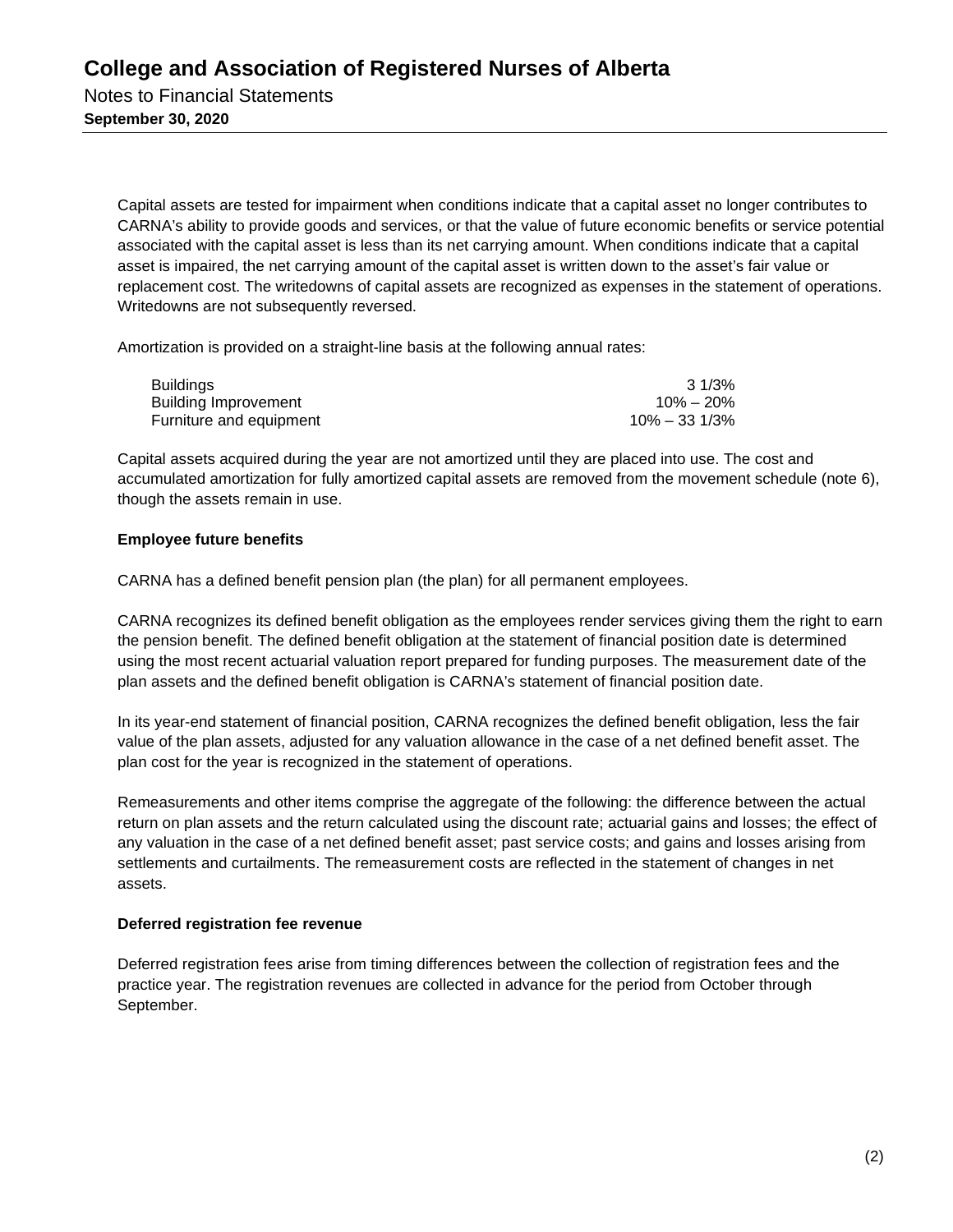#### **Deferred contributions**

Externally restricted contributions relating to capital assets are deferred and recognized as revenue on the same basis as the amortization expense related to the acquired capital assets. The cash is held as restricted cash until it is spent.

Externally restricted grants are deferred and recognized as revenue when the related expenses are incurred.

#### **Revenue recognition**

Revenue is recognized when received, receivable, or in the year to which it relates, if amounts can be reasonably estimated and collection is reasonably assured.

Where CARNA's role in the transaction is that of principal, revenue is recognized on a gross basis. This requires revenue to comprise the gross value of the transactions with any related expenditures charged to expenses.

Where CARNA's role in a transaction is that of an agent, revenue is recognized on a net basis with revenue representing the margin earned.

Registration fees

Fees are set by the Governing Council of CARNA. The revenue generated on an annual basis is deferred and recognized proportionally over the fiscal year.

Canadian Nurses Protective Society (CNPS) and Canadian Nurses Association (CNA) fees are collected by CARNA through the annual registration fee process. Remittance of these fees to CNPS and CNA is based on the number of registered nurses and registered nurse practitioners (including those with temporary permits) multiplied by the applicable CNPS and CNA fee category rates. The membership numbers utilized by CARNA to determine the fees and report to CNPS and CNA directly reconcile to CARNA's underlying detailed membership records.

Other fees

Other fees comprise the following:

- a) Application and verification fees: These fees are determined by the Chief Executive Officer of CARNA as delegated by the Governing Council. The revenue generated is recognized in the fiscal year to which it relates.
- b) Temporary, courtesy and limited permits: These fees are set by the Governing Council of CARNA. The revenue generated is recognized in the fiscal year to which it relates.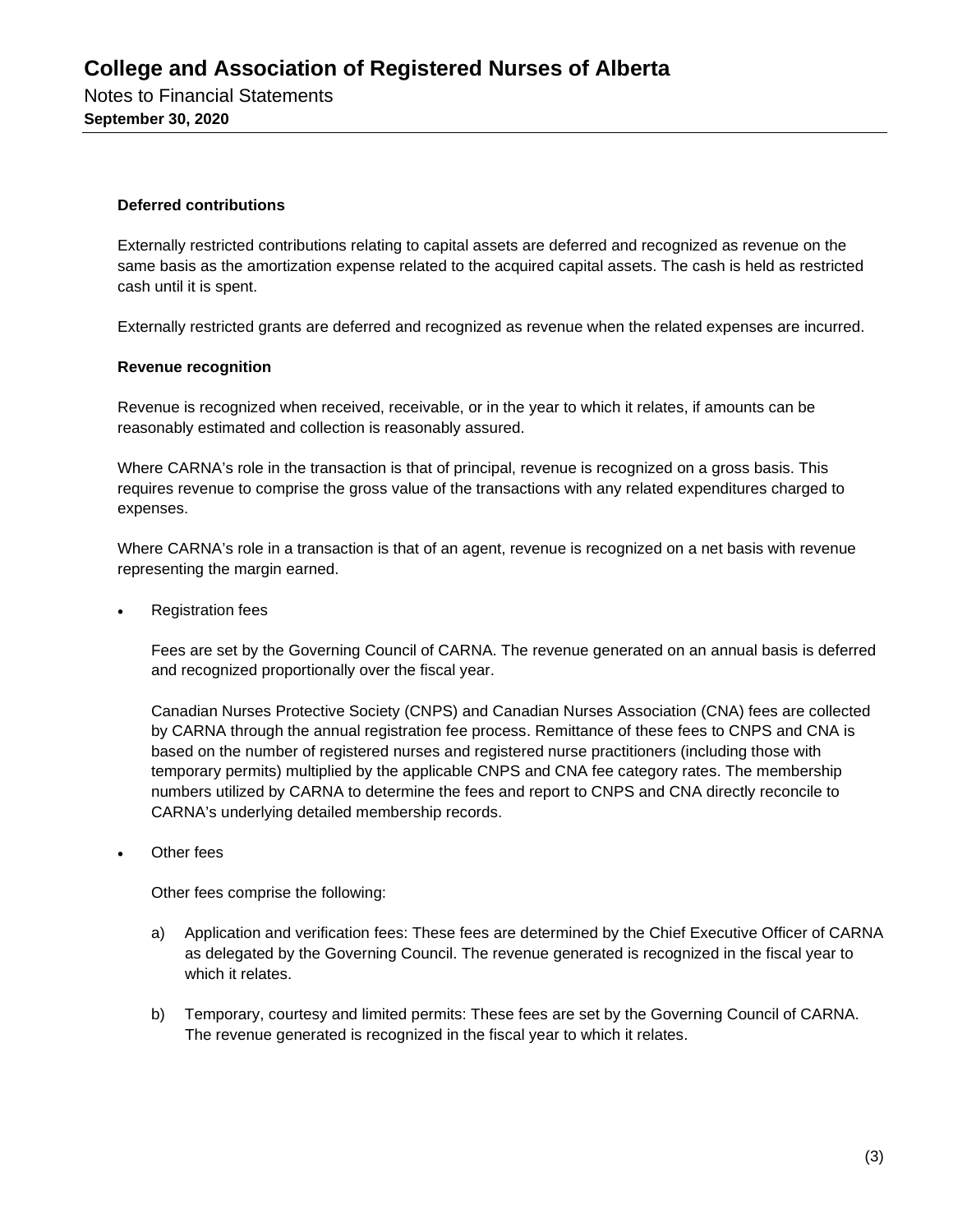• Investment income

Investment income includes dividends, interest income and realized and unrealized investment gains and losses. CARNA's investment income is not subject to any restrictions either internally or externally.

Award gala dinner and conference

The fees charged are recognized as revenue in the year in which the award gala dinner and conference is presented.

Grants

Grants are recorded when there is a reasonable assurance CARNA has complied with and will continue to comply with all the necessary conditions to obtain the grants.

• Sundry

Sundry revenue is recognized in the year in which the revenue is earned, specifically when the following conditions are met:

- services are provided or products are delivered to members;
- there is clear evidence that an arrangement exists;
- amounts are fixed or can be determined; and
- the ability to collect is reasonably assured.

#### **Change in accounting policy**

Effective October 1, 2019, CARNA adopted the following new standard of Part III of the Chartered Professinal Accountants of Canada (CPA Canada) Handbook, Section 4433, Tangible Capital Assets Held by Not-for-Profit Organizations. The new accounting standard includes guidance on componentization of tangible capital assets, in which the cost of a tangible capital asset made up of significant separable component parts is allocated to the component parts when practicable and when estimates can be made of the lives of the separate components. Each component is then amortized based on the greater of cost less salvage or residual value over the useful life of the asset. The standard also requires consideration of partial impairments on tangible capital assets, not only full impairments. The standard was applied prospectively. The adoption of the new standard did not have a significant impact on CARNA's financial statements.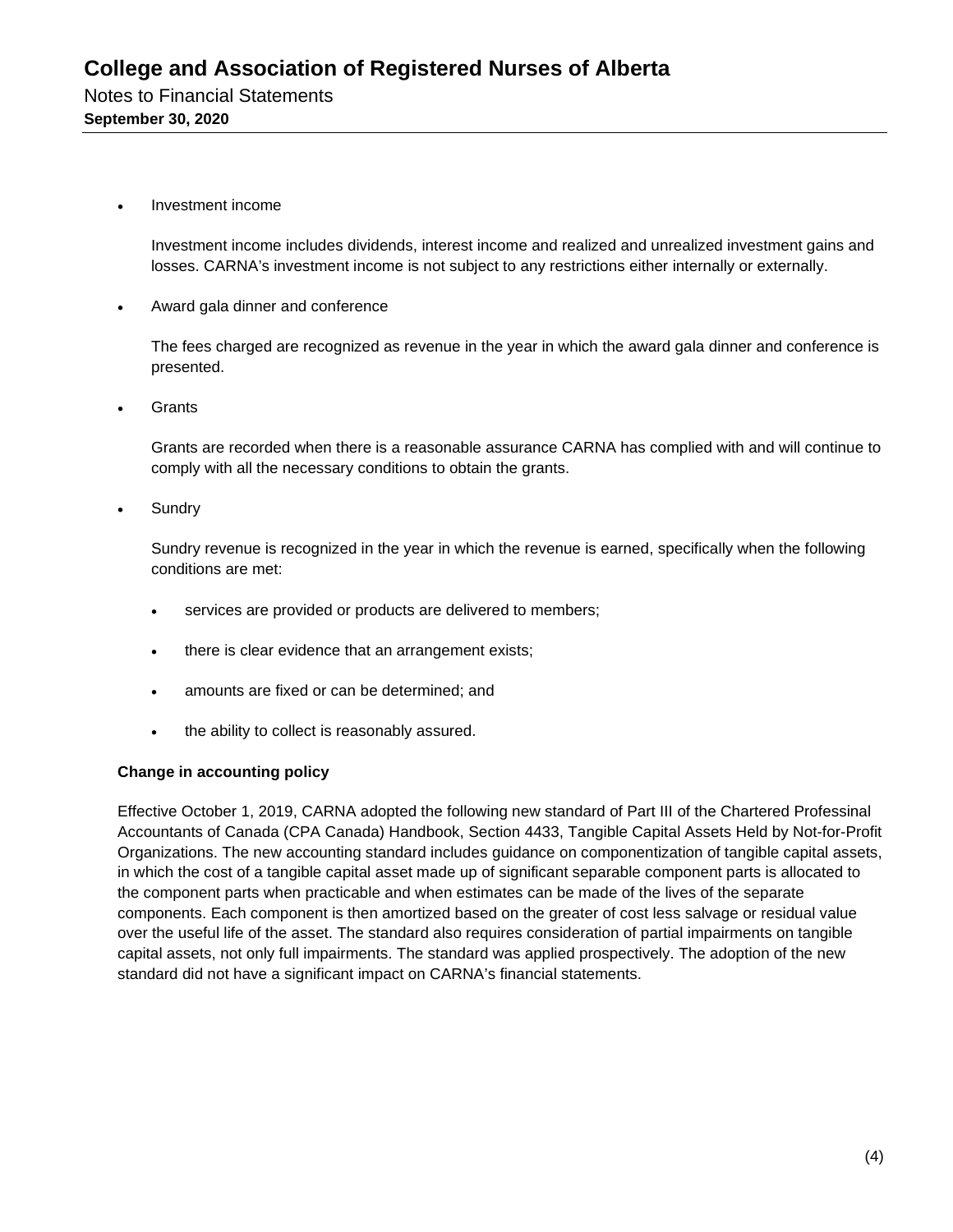## **3 Cash and cash equivalents**

|   |                                                                                                                                                                                                    | 2020                          | 2019                          |
|---|----------------------------------------------------------------------------------------------------------------------------------------------------------------------------------------------------|-------------------------------|-------------------------------|
|   | Cash<br>Canadian Money Market Funds Series O through Phillips, Hager &<br>North Investment Management. The funds' one-year gross rate<br>of return was 1.33% from October 1, 2019 to September 30, | 7,635,156                     | 2,459,047                     |
|   | 2020                                                                                                                                                                                               | 24,241,756                    | 28,572,849                    |
|   |                                                                                                                                                                                                    | 31,876,912                    | 31,031,896                    |
| 4 | <b>Prepaid expenses</b>                                                                                                                                                                            |                               |                               |
|   |                                                                                                                                                                                                    | 2020<br>\$                    | 2019<br>\$                    |
|   | CNA affiliation fees<br><b>CNPS</b> fees<br>Other                                                                                                                                                  | 611,848<br>348,752<br>260,982 | 583,987<br>493,084<br>331,082 |
|   |                                                                                                                                                                                                    | 1,221,582                     | 1,408,153                     |
| 5 | <b>Investments</b>                                                                                                                                                                                 |                               |                               |
|   |                                                                                                                                                                                                    | 2020<br>S                     | 2019<br>\$                    |
|   | Fixed income measured at fair value with maturities ranging between<br>2021 and 2045 with a weighted average time to maturity of<br>9.28 years and weighted average yield to maturity of 1.59% per |                               |                               |
|   | annum                                                                                                                                                                                              | 4,913,020                     | 4,951,817                     |
|   | Common equities measured at fair value                                                                                                                                                             | 2,589,126                     | 2,077,714                     |
|   |                                                                                                                                                                                                    | 7,502,146                     | 7,029,531                     |

Investments include United States dollar denominated investments and equivalents of \$1,322,413 (2019 – \$1,005,351). These assets have been translated and presented in Canadian dollars at the year-end exchange rate.

Investment income from investments and cash and cash equivalents comprises the following:

|                                                                                         | 2020<br>\$                            | 2019                                  |
|-----------------------------------------------------------------------------------------|---------------------------------------|---------------------------------------|
| Interest<br>Unrealized gain on investments<br>Dividends<br>Realized gain on investments | 461,028<br>203,514<br>61,052<br>7,809 | 535,866<br>306,591<br>84,040<br>9,440 |
|                                                                                         | 733,403                               | 935,937                               |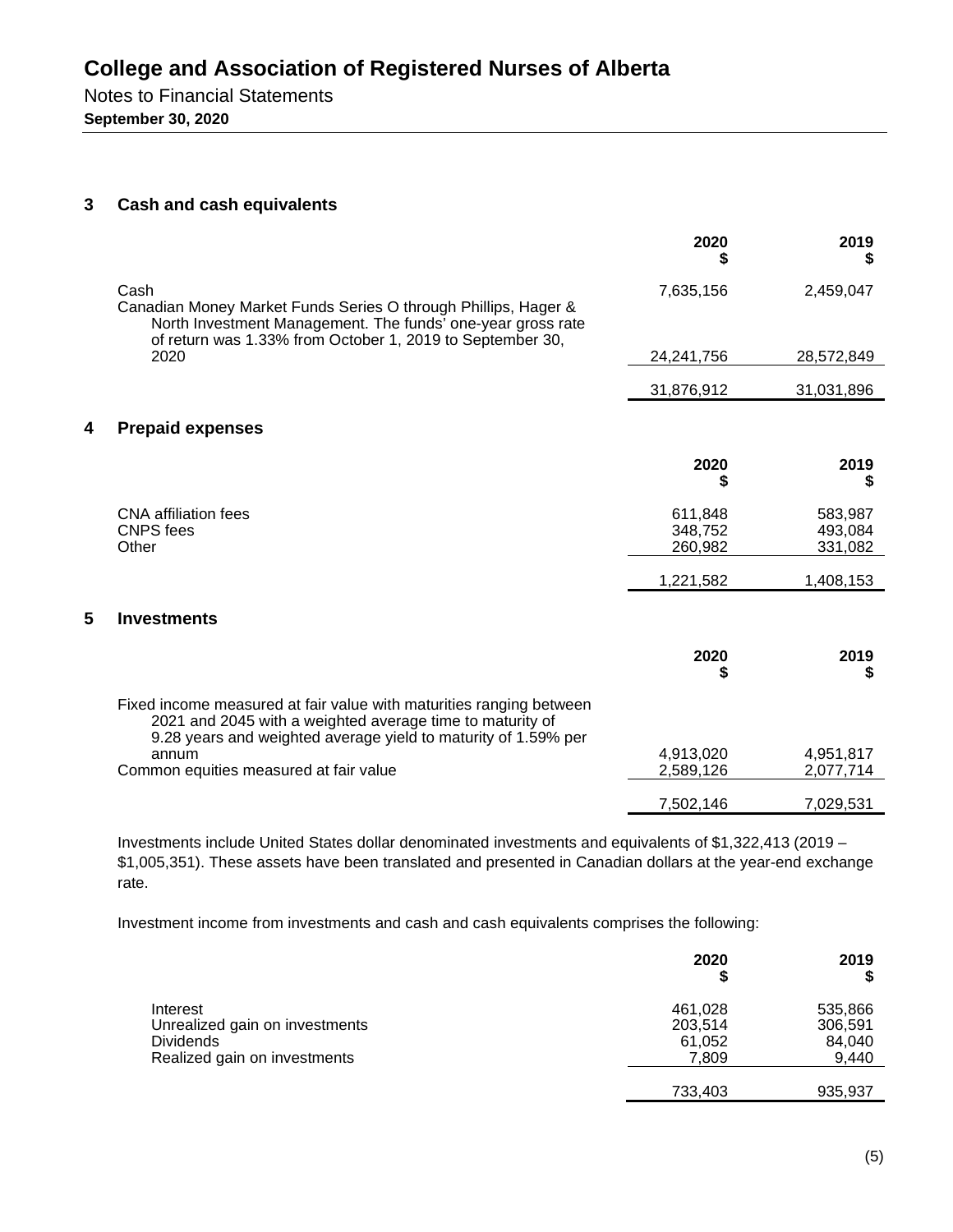## **6 Capital assets**

|                           |            |                                   | 2020             | 2019            |
|---------------------------|------------|-----------------------------------|------------------|-----------------|
|                           | Cost<br>\$ | Accumulated<br>amortization<br>\$ | <b>Net</b><br>\$ | <b>Net</b><br>S |
| Loc. 1: $11620 - 168$ St. |            |                                   |                  |                 |
| Land                      |            |                                   |                  | 230,000         |
| <b>Building</b>           |            |                                   |                  | 973,250         |
| Furniture and equipment   |            |                                   |                  | 88.541          |
| Loc. 2: 11120 - 178 St.   |            |                                   |                  |                 |
| Land                      | 3,873,887  |                                   | 3,873,887        | 3,873,887       |
| <b>Building</b>           | 6,254,094  | 378,425                           | 5,875,669        | 6,057,072       |
| Furniture and equipment   | 2,067,038  | 871,256                           | 1,195,782        | 810,524         |
|                           | 12,195,019 | 1,249,681                         | 10.945.338       | 12,033,274      |

During the year ended September 30, 2018, CARNA Provincial Council approved a motion for management to start the sale process for the 11620 – 168 St. location. Through the use of a commercial real estate firm, Location 1 was placed on the market for sale in May of 2018. As at September 30, 2020, Location 1 was reclassified as held for sale on the statement of financial position. Subsequent to year-end, CARNA signed the vendor's acceptance regarding an offer to purchase capital assets at Location 1 (note 13).

During the year ended September 30, 2020, CARNA removed fully amortized assets for Location 1 and Location 2 that were no longer in use for the total of \$145,078 and \$73,802, respectively.

## **7 Employee future benefits**

CARNA has a defined benefit pension plan for all permanent employees. The benefits are based on years of service and the employees' final average earnings.

CARNA accrues its obligations under the employee defined benefit plan as the employees render the services necessary to earn the pension.

CARNA measures its accrued employee future benefit obligation and the fair value of plan assets using the valuation for funding as at June 30 each year. The most recent actuarial valuation of the pension plan for funding purposes was as at June 30, 2019 and the next required valuation will be as at June 30, 2022.

|                                                         | 2020                         | 2019                         |
|---------------------------------------------------------|------------------------------|------------------------------|
| Fair value of plan assets<br>Accrued benefit obligation | 49,975,800<br>(40, 208, 800) | 46,612,500<br>(42, 844, 300) |
| Plan surplus                                            | 9,767,000                    | 3,768,200                    |

The net accrued benefit asset is included in CARNA's statement of financial position.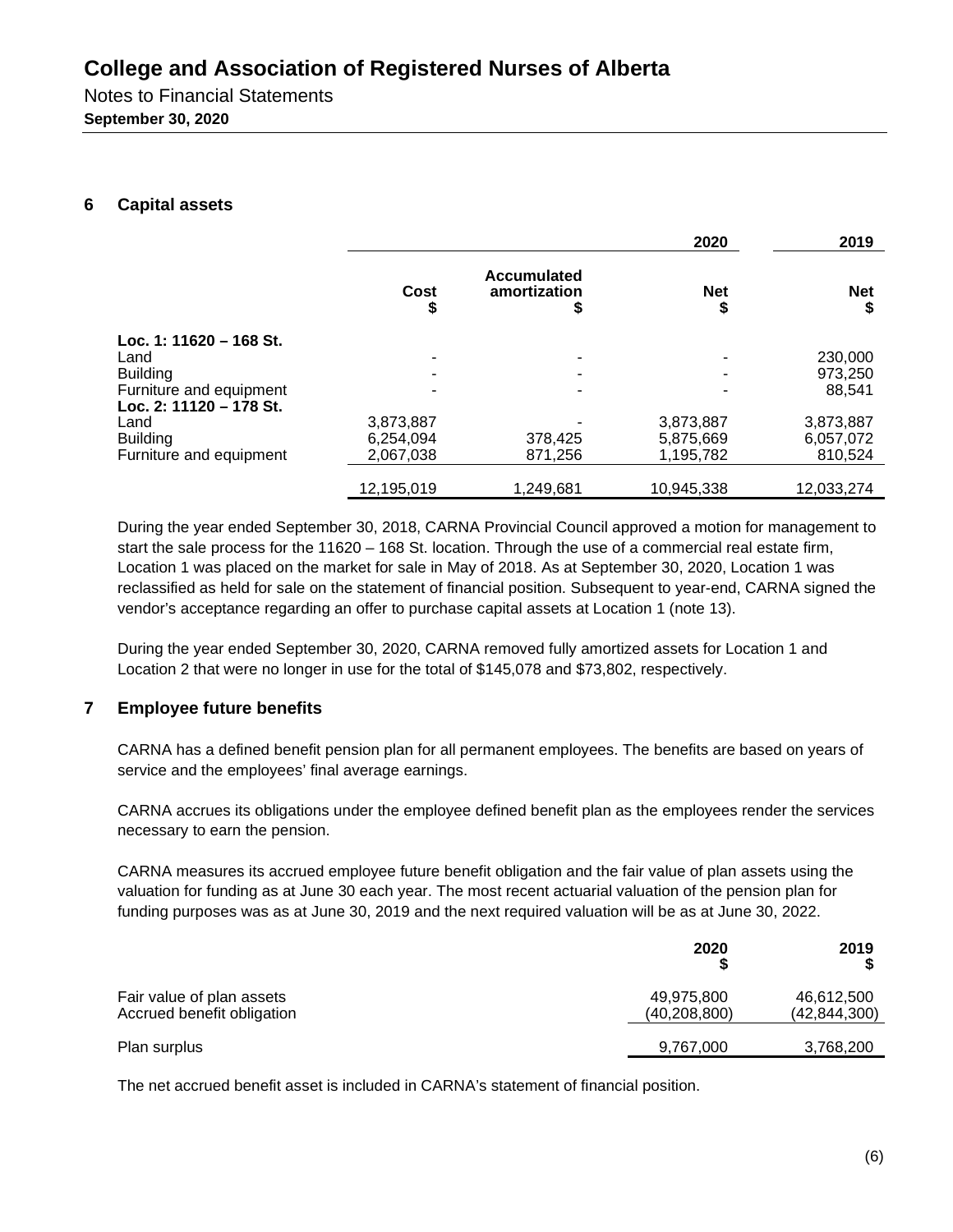> The significant actuarial assumptions adopted in measuring CARNA's employee future benefit determination are as follows:

|                  | 2020 | 2019 |
|------------------|------|------|
|                  | %    | %    |
| Discount rate    | 4.30 | 4.00 |
| Salary increases | 3.25 | 3.25 |
| Inflation        | 2.00 | 2.15 |

Total cash payments for employee future benefits for 2020, consisting of cash contributed by CARNA to the registered pension plan, were \$2,188,500 (2019 – \$2,107,000).

#### **8 Deferred contributions relating to capital assets**

Deferred contributions relating to capital assets represent externally restricted contributions collected from the members of CARNA for the purpose of capital acquisitions as approved by the Governing Council. As at September 30, 2020, \$2,237,867 (2019 – \$2,521,491) of the funds had not been expended. The change in the deferred capital contribution balance is as follows:

|                                                                                       | 2020                              | 2019                              |
|---------------------------------------------------------------------------------------|-----------------------------------|-----------------------------------|
| Balance – Beginning of year<br>Contributions received<br>Amounts amortized to revenue | 3,641,107<br>560,595<br>(605,064) | 3,533,379<br>584,975<br>(477,247) |
| Balance – End of year                                                                 | 3,596,638                         | 3,641,107                         |

#### **9 Restriction on net assets**

|                                                                                        |                        | 2020              | 2019                  |
|----------------------------------------------------------------------------------------|------------------------|-------------------|-----------------------|
|                                                                                        | <b>Seed</b><br>funding | <b>Total</b><br>S | Total                 |
| Balance – Beginning of year<br>Removal of internal restriction<br>Internal restriction | ۰<br>-<br>1,000,000    | 1,000,000         | 387,332<br>(387, 332) |
| Balance - End of year                                                                  | 1,000,000              | 1,000,000         |                       |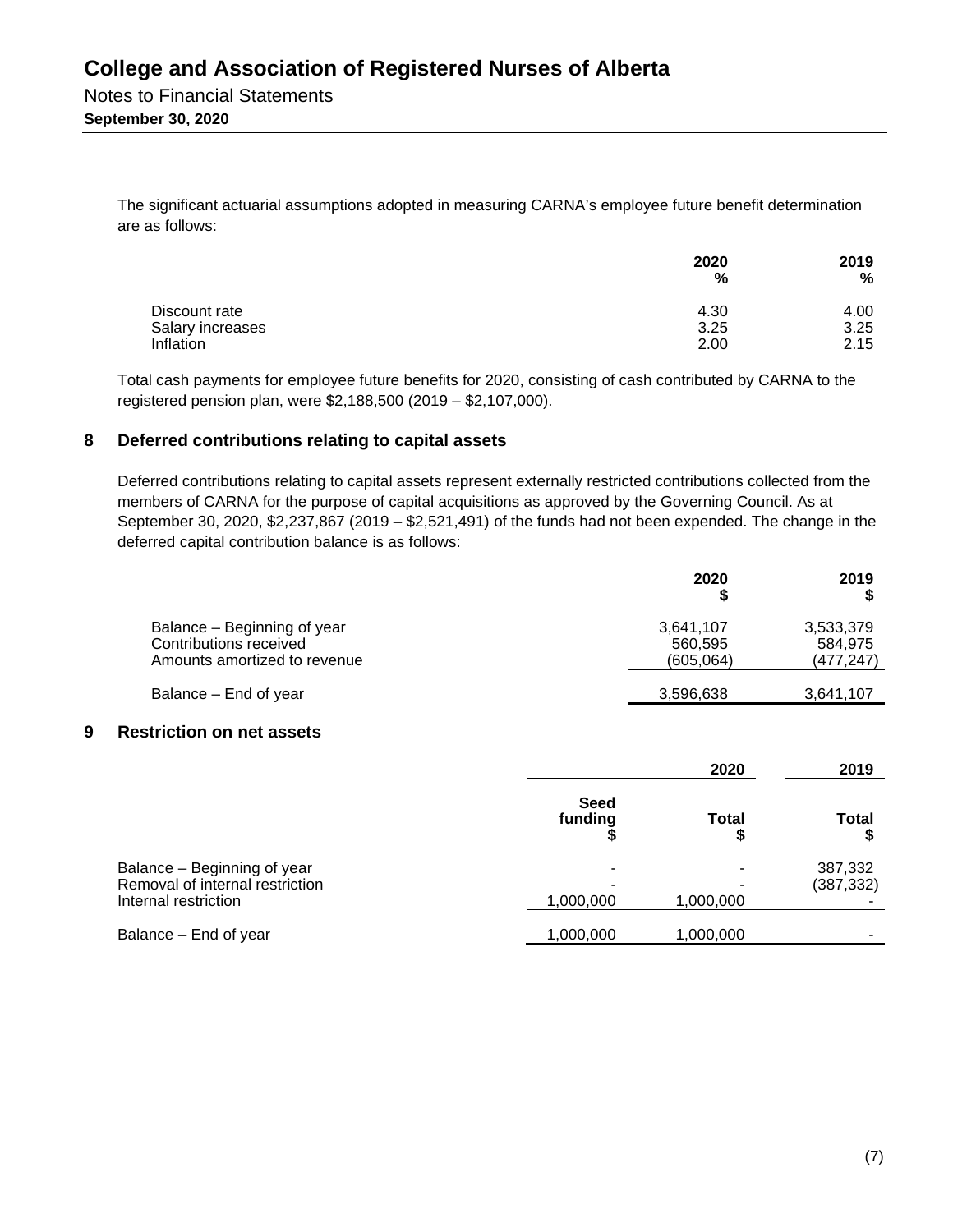> During the year, CARNA Provincial Council approved to move to a single mandate regulatory organization with a commitment to develop and grow a new association. In support of this mandate, CARNA Provincial Council approved the internal restriction of \$1,000,000 to be used towards the establishment of a new association external to CARNA.

In the prior year, CARNA Provincial Council approved the removal of the internal restriction related to net assets for nursing research. Subsequent to this approval, these funds were provided to Alberta Registered Nurses Educational Trust and, as such, have been included as an expense in the statement of operations.

## **10 Debt obligations**

|                                                                                                                                                                                                                             | 2020      | 2019      |
|-----------------------------------------------------------------------------------------------------------------------------------------------------------------------------------------------------------------------------|-----------|-----------|
| Debt obligation under fixed rate loan – facility 1<br>Debt obligation under fixed rate loan - facility 2<br>Debt obligation under non-revolving term loan<br>Debt obligation under non-revolving term facility - facility 3 | 2,725,225 | 2,847,250 |
|                                                                                                                                                                                                                             | 2,852,729 | 2,929,239 |
|                                                                                                                                                                                                                             |           | 2,142,559 |
|                                                                                                                                                                                                                             | 2,403,720 |           |
|                                                                                                                                                                                                                             | 7,981,674 | 7,919,048 |
| Less: Current portion                                                                                                                                                                                                       | 3,025,315 | 2,341,099 |
|                                                                                                                                                                                                                             |           |           |
|                                                                                                                                                                                                                             | 4,956,359 | 5,577,949 |

The debt obligations are secured by a general security agreement constituting a first ranking security interest in all personal property of CARNA; a collateral mortgage in the amount borrowed including an assignment of rents, constituting a first fixed charge on the lands and improvements located at 11120 – 178 St., Edmonton, Alberta (the 178 Street Property); and a certificate of insurance evidencing fire and other perils coverage on the 178 Street Property, showing the Bank as first mortgage.

As at September 30, 2020, CARNA was in compliance with all of the covenants required under these debt obligations.

#### **Debt obligation under a fixed rate loan – facility 1**

In the prior year, CARNA entered into an amended loan agreement with RBC transitioning the former variable rate loan into a fixed rate loan effective January 3, 2019. Under the amended agreement, the loan has a twoyear term at 4.25% per annum. The loan is repayable in monthly principal payments of \$10,169. The loan is being amortized over the remaining 23 years with the loan fully repayable on January 3, 2021.

The principal repayment required under the fixed rate loan – facility 1 under the current obligation terms is as follows:

2021 2,725,225

**\$**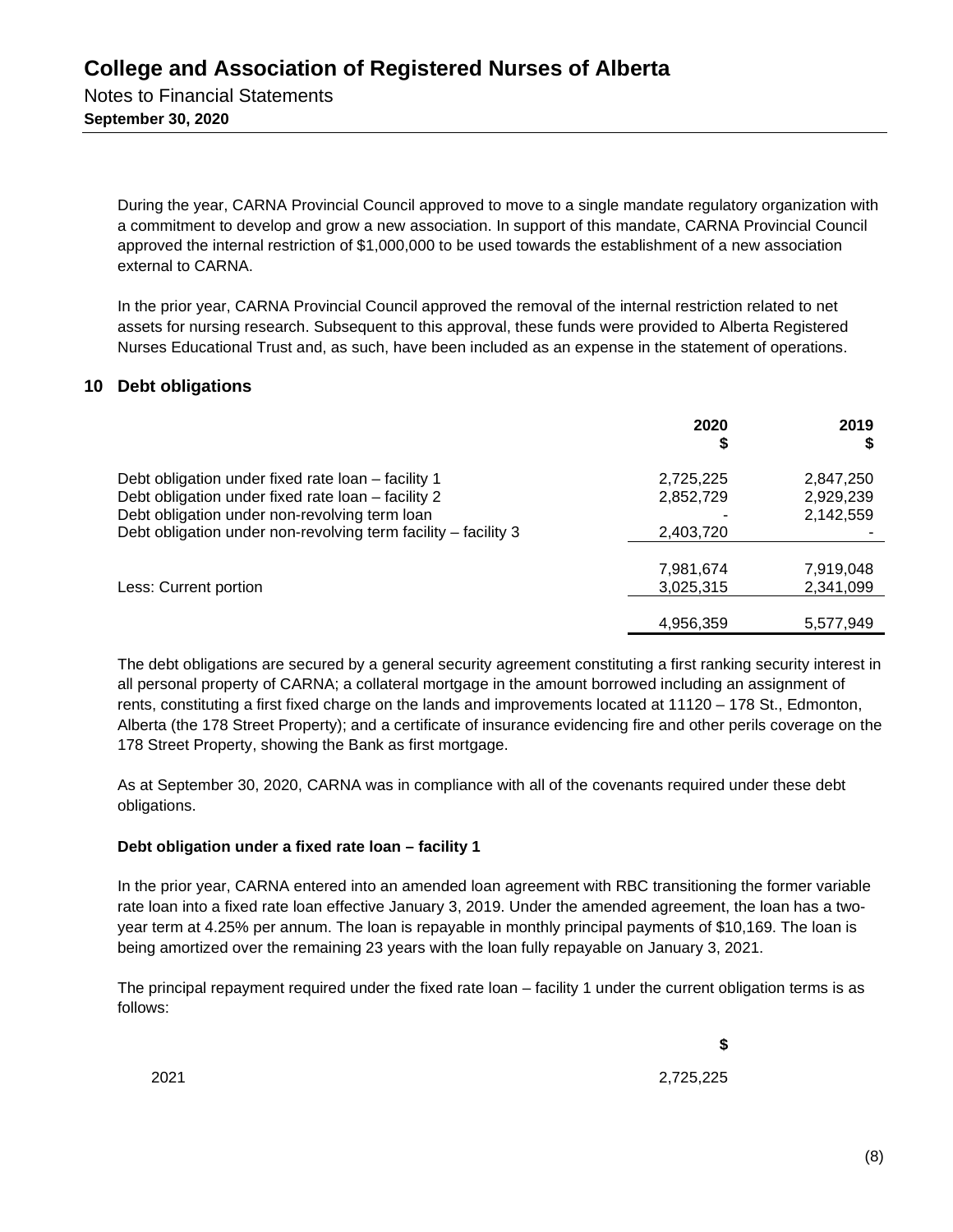#### **Debt obligation under a fixed rate loan – facility 2**

In 2018, CARNA entered into a fixed rate loan from RBC for a five-year term at 4.10% per annum, repayable in monthly blended payments of \$16,292. The loan was being amortized over 25 years with its first renewal date on January 3, 2023.

Principal repayments required under the fixed rate loan – facility 2 under the current obligation terms are as follows:

|                      | \$                            |
|----------------------|-------------------------------|
| 2021<br>2022<br>2023 | 80,043<br>83,387<br>2,689,299 |
|                      | 2,852,729                     |

#### **Debt obligation under a non-revolving term facility – facility 3**

In 2019, CARNA had a non-revolving term loan facility with RBC. As at September 30, 2019, CARNA had drawn \$2,142,559 at the bank's prime rate of 3.95% of an interest-only term loan with a limit of \$2,500,000.

As at April 29, 2020, the outstanding loan balance of \$2,500,000 was consolidated into a non-revolving term facility for a two-year term at 3.2% per annum, repayable in monthly blended payments of \$24,480 with a due date of May 29, 2022.

Principal repayments required under the non-revolving term facility – facility 3 under the current obligation terms are as follows:

|              | Þ                    |
|--------------|----------------------|
| 2021<br>2022 | 220,047<br>2,183,673 |
|              | 2,403,720            |

Interest expense related to the debt obligations was \$296,751 (2019 – \$311,540) and was recorded in corporate services expense on the statement of operations.

#### **11 Financial instruments**

CARNA's financial instruments include cash and cash equivalents, accounts receivable, investments, accounts payable and accrued liabilities and debt obligations. Cash and cash equivalents and accounts receivable are classified as loans and receivables and are accounted for at amortized cost using the effective interest rate method. Loans and receivables are initially recorded at fair value. Accounts payable and accrued liabilities and debt obligations are classified as other liabilities and are accounted for at amortized cost using the effective interest rate method. Financial liabilities are initially recorded at fair value.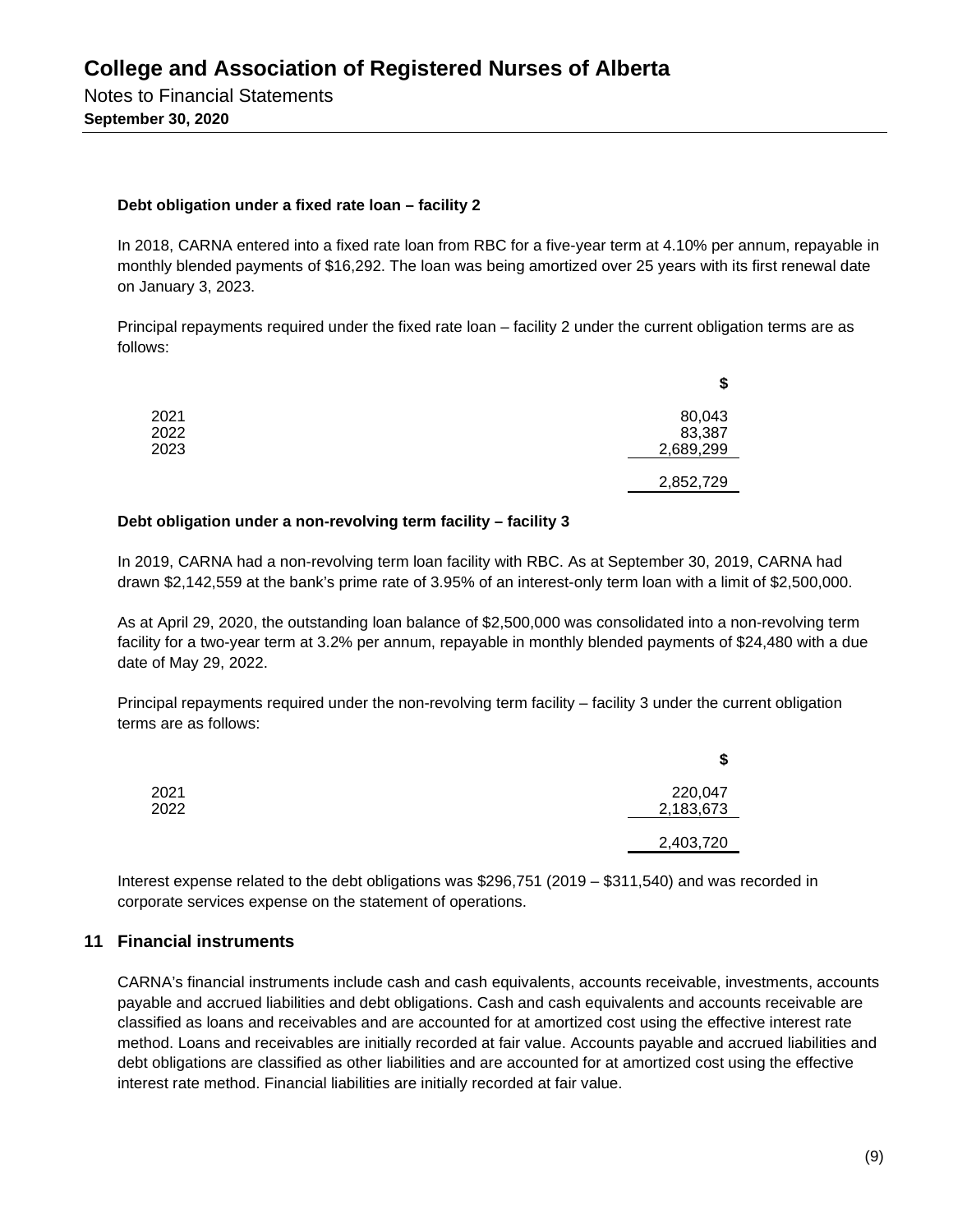**September 30, 2020** 

The fair value of financial instruments approximates their carrying amounts due to the short-term maturity of these instruments.

CARNA is exposed to various risks through its financial instruments. The following analysis provides a measure of the risks as at September 30, 2020.

#### **Credit risk**

Credit risk refers to the risk a counterparty may default on its contractual obligations resulting in a financial loss. CARNA's investment in bonds and interest accrued thereon is primarily with federal and provincial governments with a portion allocated to investment grade corporate bonds concentrated in Canada. Accounts receivable are of a short-term nature and no individual account receivable is significant to CARNA's financial position.

A portion of the assets held in the pension plan is exposed to credit risk, similar to the risks on CARNA's bond portfolio. In the event of loss in the pension plan, CARNA would be obligated to fund any deficiency that may arise. The investment fund invests in a mix of government and investment grade corporate bonds.

Cash and cash equivalents and term deposits are maintained with a Schedule I financial institution. There has been no change to credit risk from the prior year.

#### **Market and other price risk**

CARNA's equity interests are primarily focused on the Canadian public market and are subject to fluctuations due to changes in market prices of individual securities, general market and industry trends, changes in interest rates, creditworthiness and foreign exchange rates. CARNA is also exposed to interest rate risk through its holdings of bonds and variable rate debt obligations. Market and other price risk is directly influenced by the volatility and liquidity in the markets in which the related underlying assets are traded. All investments are of large market entities regularly traded on the exchanges.

A portion of the assets held in the pension plan is exposed to market and other price risk, similar to the risks on CARNA's investment portfolio. In the event of loss in the pension plan, CARNA would be obligated to fund any deficiency that may arise. The investment fund invests in a mix of large market entities or funds regularly traded on the exchanges.

In March 2020, the outbreak of COVID-19 caused by a novel strain of coronavirus was recognized as a pandemic by the World Health Organization. COVID-19 has introduced uncertainty and volatility in global markets and economies. The length and extent of the impact of the virus on the fair value of the investments will depend on future developments, which cannot be predicted at this time.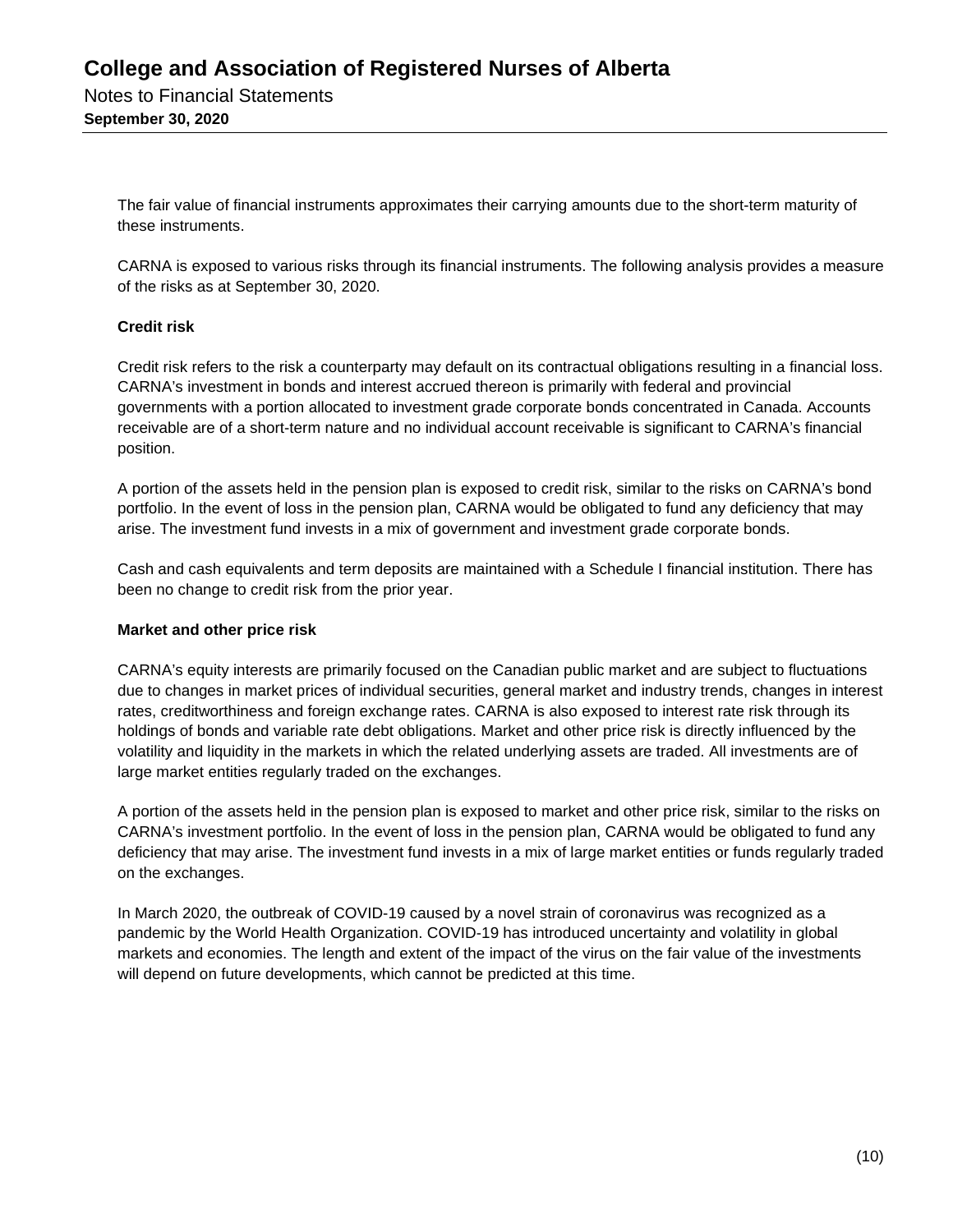#### **Liquidity risk**

Liquidity risk is the risk an entity will encounter difficulty in meeting its obligations associated with financial liabilities. Management monitors cash flow to ensure it is able to pay debt obligations and liabilities as they come due. Refer to note 10 for further details on aggregate minimum payments. The investments may create liquidity risk if CARNA is required to sell at a time when the market for the investments is unfavourable.

These risks have been updated to reflect the impact of debt obligations drawn during the year.

#### **Currency risk**

Currency risk is the risk to CARNA's earnings that arises from fluctuations in foreign exchange rates and the degree of volatility of those exchange rates. CARNA does not use derivative instruments to reduce its exposure associated with foreign currency risk.

#### **12 Comparative figures**

Certain comparative amounts have been reclassified to conform to the current year presentation, including the following:

- externally restricted contributions collected from the members of CARNA for the purpose of capital acquisitions have been reclassified from operating activities to financing activities on the statement of cash flows; and
- expenditures on the statement of operations.

#### **13 Subsequent event**

On October 13, 2020, CARNA signed the vendor's acceptance regarding an offer to purchase all of the assets at Location 1 including land, building and furniture and equipment for a total purchase price of \$4,650,000. CARNA received in trust an initial deposit of \$50,000 on October 16, 2020 and a second deposit of \$200,000 on November 16, 2020. On November 13, 2020, the purchaser notified CARNA in writing that the purchaser's due diligence conditions precedent have been removed. Closing is scheduled to occur in December 2020.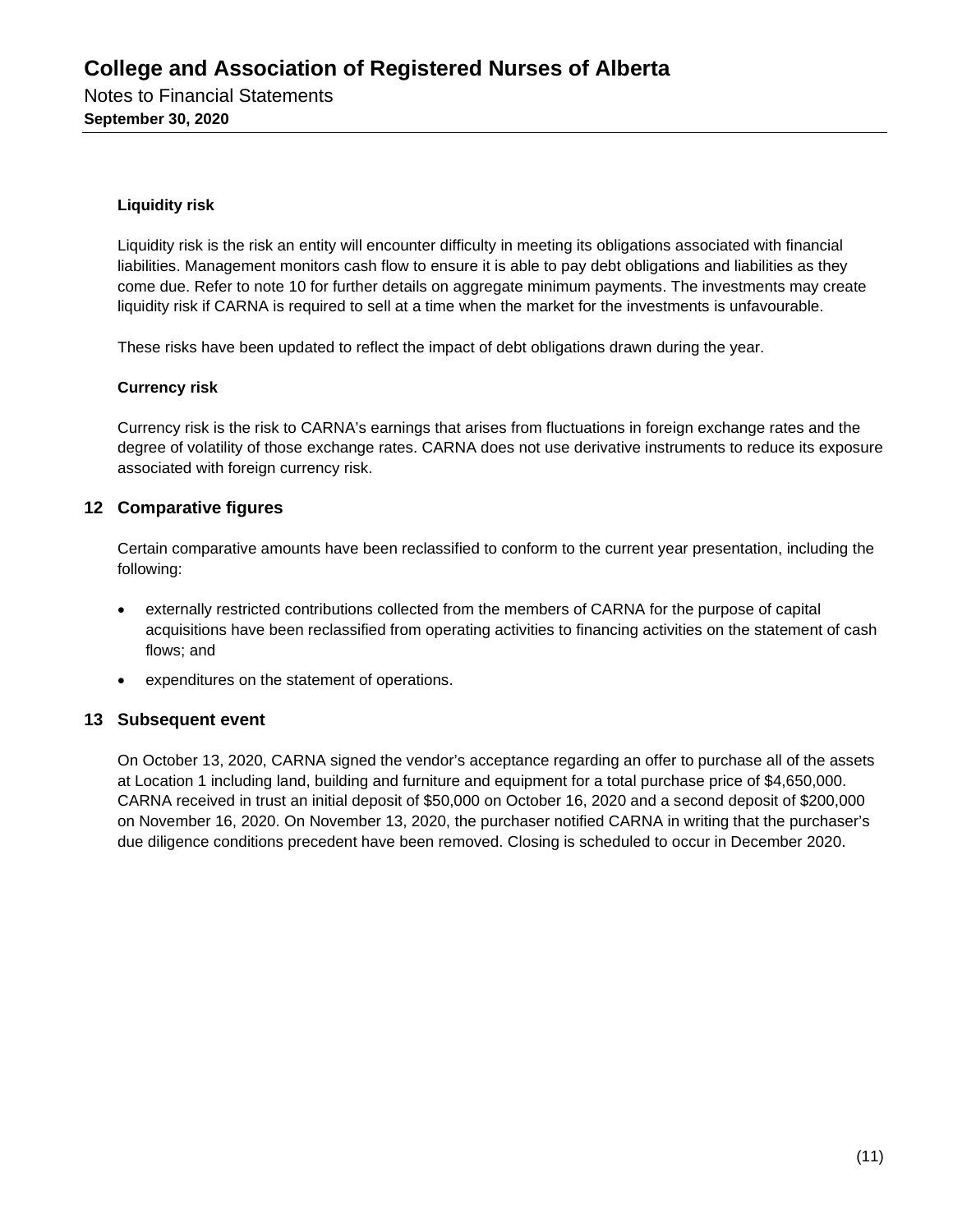Schedule of Expenses

**For the year ended September 30, 2020** 

|                                                                                                                                                                | 2020                                | 2019<br>(restated –<br>note $12$ )    |
|----------------------------------------------------------------------------------------------------------------------------------------------------------------|-------------------------------------|---------------------------------------|
| <b>Corporate services</b>                                                                                                                                      |                                     |                                       |
| Operations<br>Staff costs<br>Administration<br>Facilities and equipment costs                                                                                  | 2,161,932<br>1,831,568<br>1,398,951 | 2,492,381<br>1,648,337<br>1,500,004   |
| Applications and data management<br>Computer consulting, software and licensing                                                                                | 433,705                             | 650,953                               |
| Business process improvement<br>Staff costs                                                                                                                    | 776,393                             | 473,930                               |
| Information management<br>Staff costs<br>Library and records<br>Record retention and destruction                                                               | 366,743<br>86,017<br>20,345         | 343,242<br>83,294<br>20,792           |
|                                                                                                                                                                | 7,075,654                           | 7,212,933                             |
| <b>Registration and conduct</b><br><b>Registration services</b>                                                                                                |                                     |                                       |
| Staff costs<br>Legal fees and support<br>Registration resources and operations                                                                                 | 2,380,726<br>82,948                 | 2,187,945<br>243,634                  |
| Regulatory committees<br>Legal fees and support<br>Annual registration renewal process<br>NP exam and NP SEC assessment<br>Professional conduct and complaints | 69,584<br>82,626<br>55,156          | 143,765<br>28,855<br>63,313<br>11,421 |
| Staff and contracted investigation costs<br>Regulatory committees<br>Legal fees and support                                                                    | 3,247,617<br>107,166<br>695,717     | 3,016,915<br>208,680<br>500,539       |
|                                                                                                                                                                | 6,721,540                           | 6,405,067                             |
| <b>Professional practice support</b><br>Regulatory and competence                                                                                              |                                     |                                       |
| Staff costs<br>Regulatory committee<br>Professional development and knowledge                                                                                  | 1,965,471<br>51,919                 | 1,820,833<br>61,321                   |
| Staff costs<br>Resources and support<br>Practice support                                                                                                       | 578,815<br>6,666                    | 506,323<br>2,034                      |
| Staff costs<br>Legal fees and support                                                                                                                          | 326,988<br>749                      | 451,118<br>2,678                      |
| Continuing competence program<br><b>External relations</b>                                                                                                     | 45,609<br>4,653                     | 27,594                                |
|                                                                                                                                                                | 2,980,870                           | 2,871,901                             |